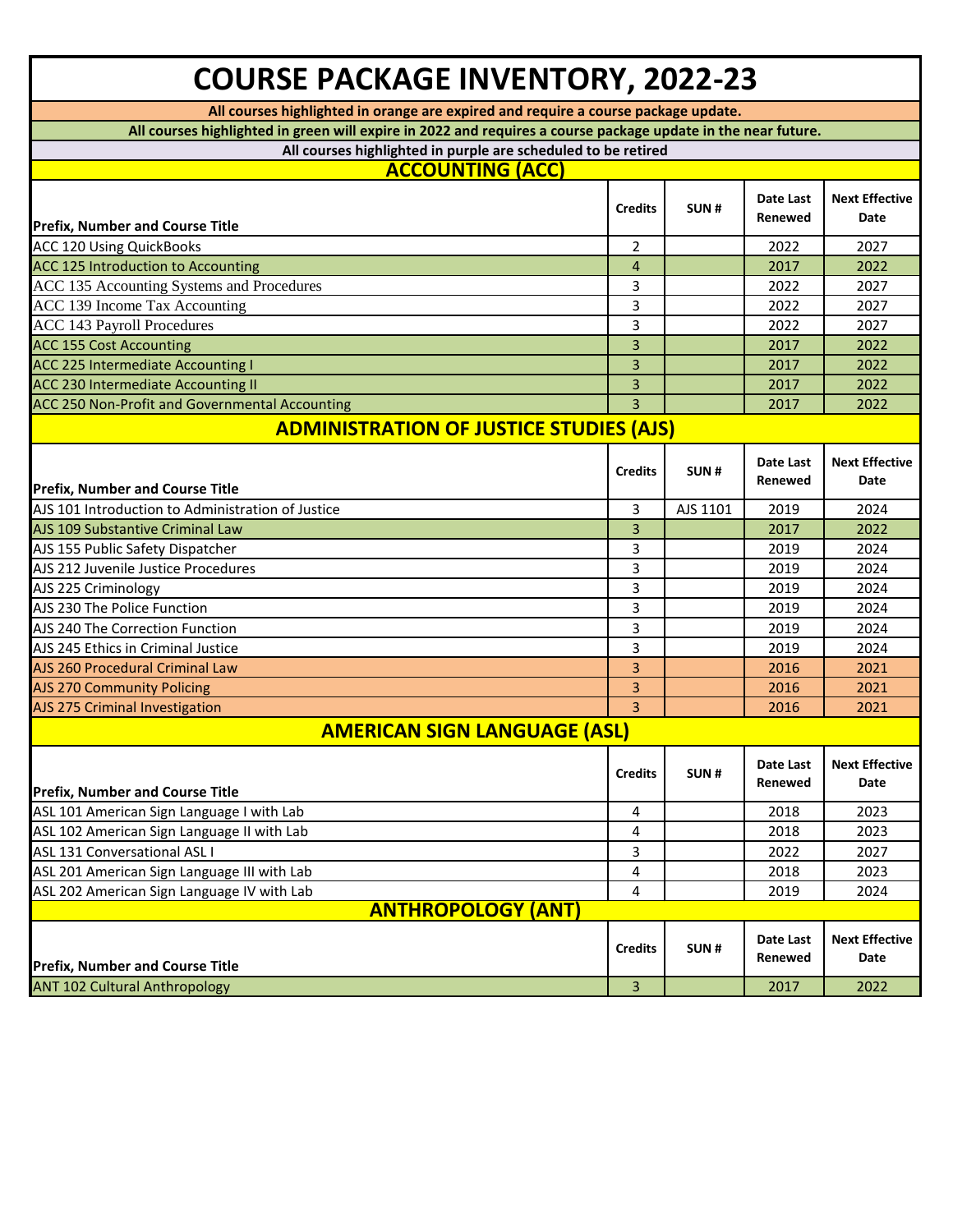| <b>ART (ART)</b>                              |                |                 |                      |                                      |
|-----------------------------------------------|----------------|-----------------|----------------------|--------------------------------------|
| <b>Prefix, Number and Course Title</b>        | <b>Credits</b> | SUN#            | Date Last<br>Renewed | <b>Next Effective</b><br>Date        |
| ART 111 Design I                              | $\overline{3}$ | <b>ART 1112</b> | 2017                 | 2022                                 |
| ART 112 Design II                             | 3              | ART 1115        | 2021                 | 2026                                 |
| ART 113 The Science of Color                  | 3              |                 | 2020                 | 2025                                 |
| <b>ART 121 Drawing I</b>                      | 3              | <b>ART 1111</b> | 2017                 | 2022                                 |
| <b>ART 125 Painting I</b>                     | 3              |                 | 2017                 | 2022                                 |
| <b>ART 126 Painting II</b>                    | 3              |                 | 2017                 | 2022                                 |
| ART 128 Watercolor I                          | 3              |                 | 2019                 | 2024                                 |
| <b>ART 129 Watercolor II</b>                  | 3              |                 | 2019                 | 2024                                 |
| ART 130 World Art History I                   | 3              | ART 1101        | 2021                 | 2026                                 |
| ART 133 History of Visual Communications      | 3              |                 | 2018                 | 2023                                 |
| ART 148 Introduction to Visual Communications | 3              |                 | 2018                 | 2023                                 |
| ART 151 Photo I                               | 3              |                 | 2017                 | 2022                                 |
| <b>ART 171 Ceramics I</b>                     | 3              |                 | 2020                 | 2025                                 |
| <b>ART 172 Ceramics II</b>                    | 3              |                 | 2020                 | 2025                                 |
| ART 175 Sculpture I                           | 3              |                 | 2021                 | 2026                                 |
| ART 176 Sculpture II                          | 3              |                 | 2021                 | 2026                                 |
| <b>ART 221 Drawing II</b>                     | 3              |                 | 2017                 | 2022                                 |
| ART 223 Figure Drawing I                      | 3              |                 | 2020                 | 2025                                 |
| <b>ART 225 Painting III</b>                   | 3              |                 | 2020                 | 2025                                 |
| ART 226 Painting IV                           | 3              |                 | 2020                 | 2025                                 |
| ART 230 World Art History II                  | 3              | ART 1102        | 2021                 | 2026                                 |
| <b>ART 243 Figure Drawing II</b>              | 3              |                 | 2020                 | 2025                                 |
| ART 245 Digital Design                        | 3              |                 | 2020                 | 2025                                 |
| ART 256 Photo II                              | 3              |                 | 2017                 | 2022                                 |
| <b>ART 271 Ceramics III</b>                   | 3              |                 | 2020                 | 2025                                 |
| <b>ART 272 Ceramics IV</b>                    | 3              |                 | 2020                 | 2025                                 |
| ART 275 Sculpture III                         | 3              |                 | 2020                 | 2025                                 |
| ART 276 Sculpture IV                          | 3              |                 | 2020                 | 2025                                 |
| <b>ASTRONOMY (AST)</b>                        |                |                 |                      |                                      |
| <b>Prefix, Number and Course Title</b>        | <b>Credits</b> | SUN#            | Date Last<br>Renewed | <b>Next Effective</b><br><b>Date</b> |
| AST 101 Intro to Astronomy with Lab           | 4              |                 | 2022                 | 2027                                 |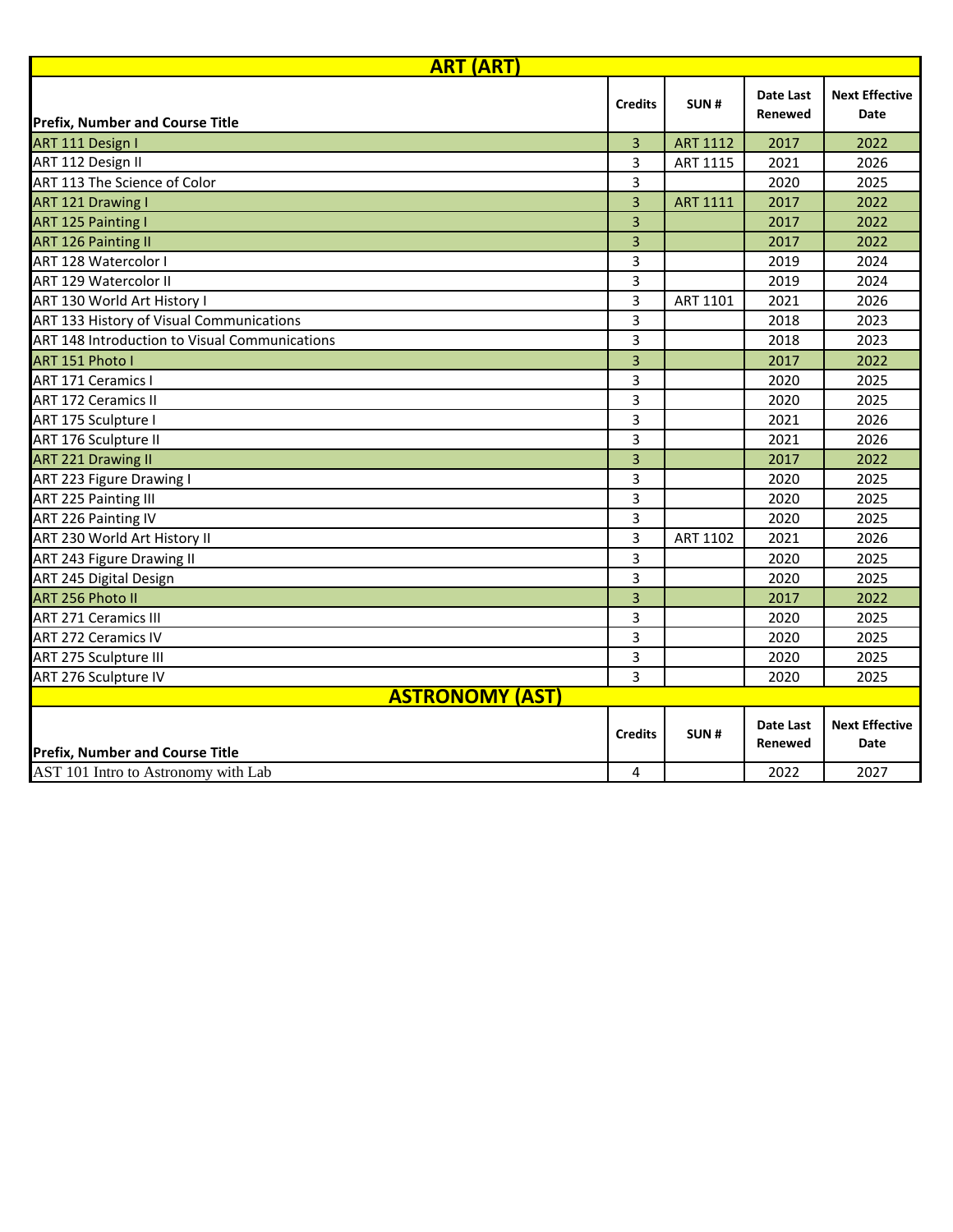| <b>AUTOMOTIVE COLLISION REPAIR TECHNOLOGY (ACT)</b>     |                |      |                                    |                               |
|---------------------------------------------------------|----------------|------|------------------------------------|-------------------------------|
| <b>Prefix, Number and Course Title</b>                  | <b>Credits</b> | SUN# | Date Last<br>Renewed               | <b>Next Effective</b><br>Date |
| ACT 108 Introduction to Bodywork and Safety             | 3              |      | 2018                               | 2023                          |
| ACT 109 Introduction to Refinishing and Safety          | 4              |      | 2018                               | 2023                          |
| <b>ACT 118 Auto Plastic Repair/Adhesives</b>            | $\overline{2}$ |      | 2018                               | 2023                          |
| ACT 119 Panel Preparation and Masking                   | $\overline{2}$ |      | 2018                               | 2023                          |
| <b>ACT 125 Auto Body Terminology</b>                    | 3              |      | 2018                               | 2023                          |
| <b>ACT 128 Fiberglass Repair</b>                        | $\overline{2}$ |      | 2018                               | 2023                          |
| ACT 129 Stationary/Structural Auto Glass                | $\overline{2}$ |      | 2018                               | 2023                          |
| <b>ACT 208 Advanced Body Work</b>                       | 3              |      | 2018                               | 2023                          |
| ACT 218 Automotive Welding and Cutting                  | $\overline{2}$ |      | 2018                               | 2023                          |
| <b>ACT 228 Fixed Panel Replacement</b>                  | $\overline{2}$ |      | 2018                               | 2023                          |
| ACT 230 Final Detail/Vehicle Delivery                   | 3              |      | 2020                               | 2025                          |
| <b>ACT 239 Advanced Refinishing</b>                     | 3              |      | 2018                               | 2023                          |
| ACT 248 Unibody/Frame Straightening                     | $\overline{2}$ |      | 2018                               | 2023                          |
| ACT 249 Custom Paint and Airbrushing                    | $\overline{2}$ |      | 2018                               | 2023                          |
| <b>ACT 250 Automotive Collision Estimating</b>          | 4              |      | 2020                               | 2025                          |
| <b>AUTOMOTIVE SERVICE TECHNOLOGY (ASE</b>               |                |      |                                    |                               |
| <b>Prefix, Number and Course Title</b>                  | <b>Credits</b> | SUN# | <b>Date Last</b><br><b>Renewed</b> | <b>Next Effective</b><br>Date |
| ASE 105 Introduction to the Automotive Service Industry | $\overline{2}$ |      | 2021                               | 2026                          |
| ASE 125 Automotive Electrical Systems                   | 4              |      | 2021                               | 2026                          |
| ASE 145 Automotive Engine Systems                       | 4              |      | 2017                               | 2022                          |
| <b>ASE 155 Automotive Steering Systems</b>              | $\overline{2}$ |      | 2017                               | 2022                          |
| <b>ASE 165 Automotive Braking Systems</b>               | 3              |      | 2017                               | 2022                          |
| <b>ASE 175 Automotive Suspension Systems</b>            | 3              |      | 2017                               | 2022                          |
| ASE 210 Automotive Engine Performance                   | 4              |      | 2017                               | 2022                          |
| <b>ASE 215 Automotive HVAC Systems</b>                  | $\overline{2}$ |      | 2017                               | 2022                          |
| <b>ASE 230 Automotive Business Practices</b>            | $\mathbf{1}$   |      | 2017                               | 2022                          |
| ASE 245 Automotive Powertrain Systems                   | 4              |      | 2017                               | 2022                          |
| ASE 275 Introduction to Hybrid/Alternative Fuel Systems | $\mathbf{1}$   |      | 2017                               | 2022                          |